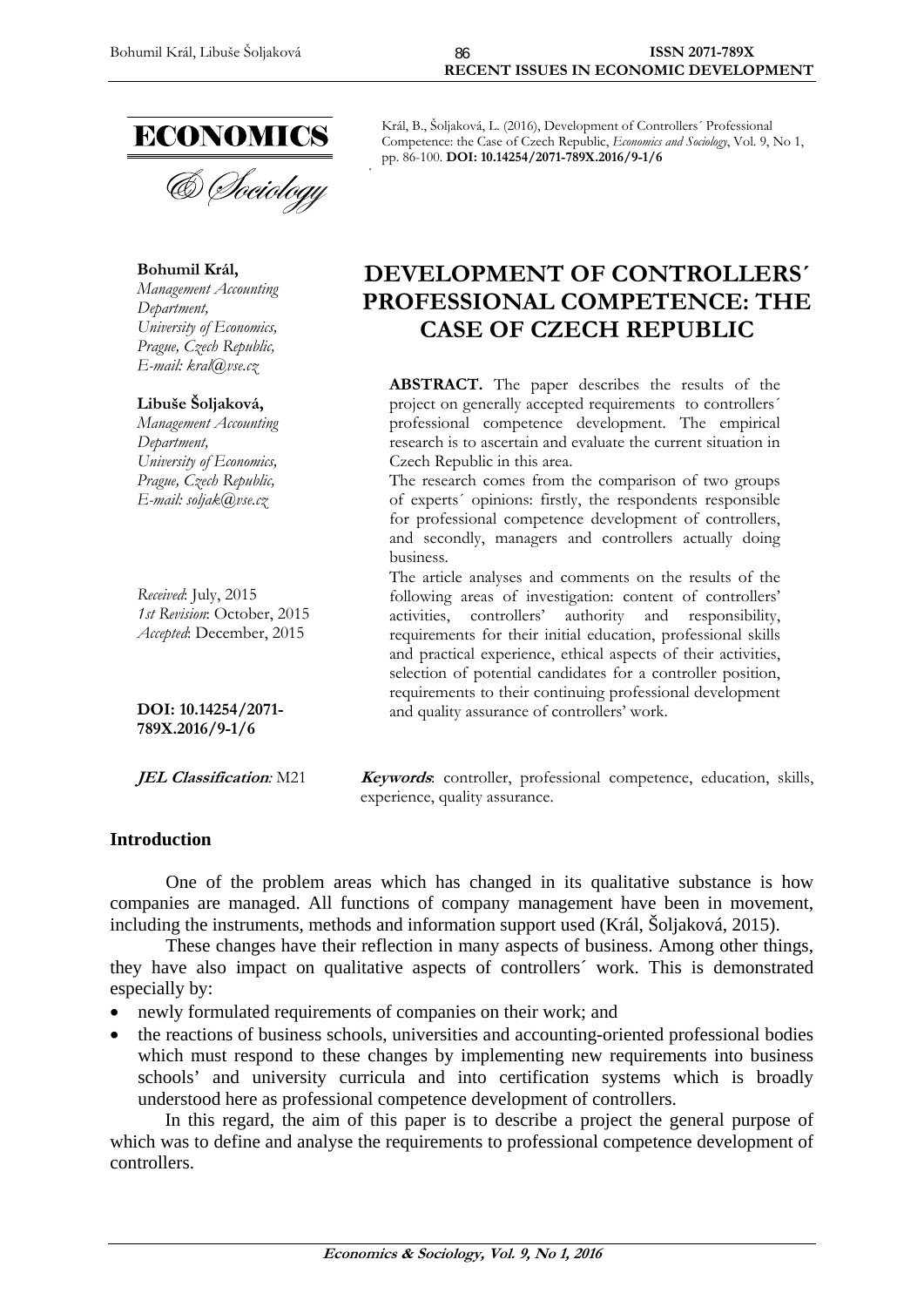The project was initiated in 2011 by the International Group of Controlling. However, shortly after the definition of the first version of the conceptual outcomes it was stopped as an international project with the recommendation to national professional bodies to implement it on the national bases first.

Czech version of the project has been running since the beginning of 2012 at the Management Accounting Department of the Faculty of Finance and Accounting of the University of Economics, Prague. The research team has been drawn on the International Group of Controlling (2010, 2011) conceptual outcomes and it has been extended them along two lines:

- by developing a revised project framework; and
- by conducting an empirical research,the e aim of which has been to map the most important requirements to professional competences of controllers in Czech Republic.

The aim of the following stageundertaken in 2015 was to compare the results of Czech empirical research with the results in other countries.

The paper describes and evaluates the results of the empirical research focused on the changing requirements to controllers´ work in Czech Republic.

## **1. Literature review**

Although the topic which is the subject of our investigation is not elaborated in the papers devoted to the controllers´ professional competency development exclusively, some papers document the importance of controllers´ professional competence in broader circumstances. The following sources were considered to be relevant; they are ordered from the most general to more specific ones.

Many researchers (for example Merchant, 2003; Kaplan and Cooper, 1998; Burns and Yazdifar, 2001) confirm the crucial role of good company management in the changing business environment. The most important factors influencing the management include its inter-disciplinary nature, strategic perspective, its multidimensionality, and the integration of inter-relationships (but also divergence) between the user and data processing areas of quality information systems (Simons, 2004; Parker, 2002; Merchant, 2003).

This situation has a significant impact not only on the substance of the company management control system, including its information support (Carruth, 2004), but also on the professional education, skills, knowledge, experience and ethical approaches, values and attitudes of financial managers.

Some authors devote special attention to controllers or managerial accountants whose professional competence is the principal subject of our investigation. For example Kaplan (1998) states that the changes in company management accompanied by ICT development enable these professionals to be liberated from routine data processing, which gives them the opportunity to

- spend less time on standardized statements;
- devote more attention to analyses and interpretation of submitted information;
- communicate companies' goals and how to accomplish them to those people from departments who are responsible for their achievement;
- shift the focus of their work away from comparing the actual and desired company results and towards decision-making about the future course of the business process.

Some recent papers (CIMA, 2008, 2009) argue that correct decision-making is becoming a basis for competitive advantage and value creation; controllers should play key role in the decision-making. The main challenge facing finance and accounting is how to develop controllers who will be able to collaborate with the business managers and support their decision-making.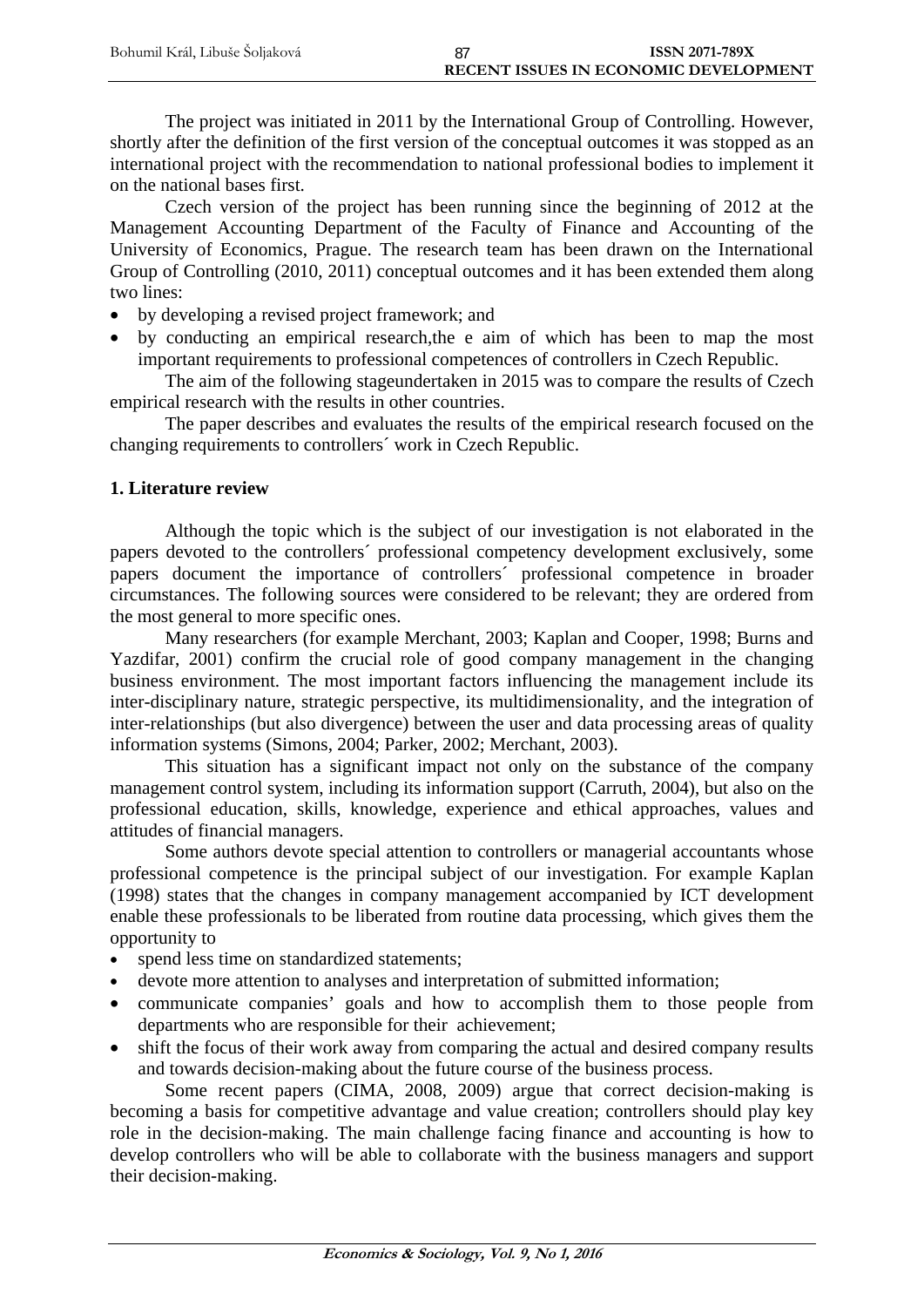| Bohumil Král, Libuše Šoljaková | 88 | <b>ISSN 2071-789X</b>                        |
|--------------------------------|----|----------------------------------------------|
|                                |    | <b>RECENT ISSUES IN ECONOMIC DEVELOPMENT</b> |

Zralý (2007) analyses the changing role of managers, controllers and managerial accountants and the interactions among them and comes to a conclusion that all these professionals should follow the approach which he calls the "controlling convergent concept".

Grandlund and Lukka (1998) stress that management accountants should not act only as information support providers, but more as business partners to managers.

All the above-stated changes in the content of management accountants' work have influenced new requirements for their professional competence. Before, they were required to have good knowledge, hard and soft skills and experience of the management accounting instruments and methods, and their implementation and use in the company information systems. Currently, they are rather expected to be competent to use this knowledge, skills and experience for the purpose of integrating management accounting information with other nonfinancial information on an interdisciplinary basis. They should be able to justify, interpret and present the results for the whole company as well as its sections, to assure quality information support for decision-making and to be able to strengthen companies' synergistic effects through the communication and integration of the relations they develop and cultivate (see for example Burns and Yazdifar, 2001; Yasin, 2005; Hoper, 1980; Horváth, 2006; and Zralý, 2007).

Moreover, according to many researchers (see for example: Pierce and O'Deam, 2003; Grandlund and Lukka, 1998; Jablonsky, Keating and Heian, 2004 and Yasin, Bayes, Czuchry, 2005) the ability to argue, interpret and present results and to connect accounting information with intangible and "invisible" sections of business activities and other so called soft skills are more and more important.

According to others (see for example: Yasin *et al.*, 2005; Pierce and O'Deam, 2003; Grandlund and Lukka, 1998; Jablonsky *et al.*, 2004) it is crucial to stress the necessity to perceive, support and communicate ethical and moral values, approaches and attitudes as the factors which have been undervalued in all frequently quoted materials devoted to professional competence development of controllers as well as in practice.

## **2. Research methodology**

In similar projects which comprise general and practical parts of investigation, it is sometimes appropriate to divide research methodology of the whole project into two parts – into the first one which was used primarily in the general part of the project, and the second one which was used especially in the empirical part of the research which is the subject of this paper. However, in this case, due to the integration of both parts it is necessary to describe shortly the methodology of the whole project.

Comparison is the principal research method used throughout the whole project. The following three kinds of comparisons were carried out:

- Comparison of existing standards which define requirements for the controllers' professional competence with the literature sources which are interested in the impact of business environment changes on the professional competence of these experts. This type of comparison has been used especially in the conceptual part of the research; nevertheless the results were also used to develop the structure and content of the questionnaire.
- Comparison of these developing tendencies with recent practise in selected, relatively large companies.
- Comparison of how this practise is perceived and implemented
	- o by those experts who are responsible for the controllers´ professional competence development, and
	- o by those who actually operate in a business.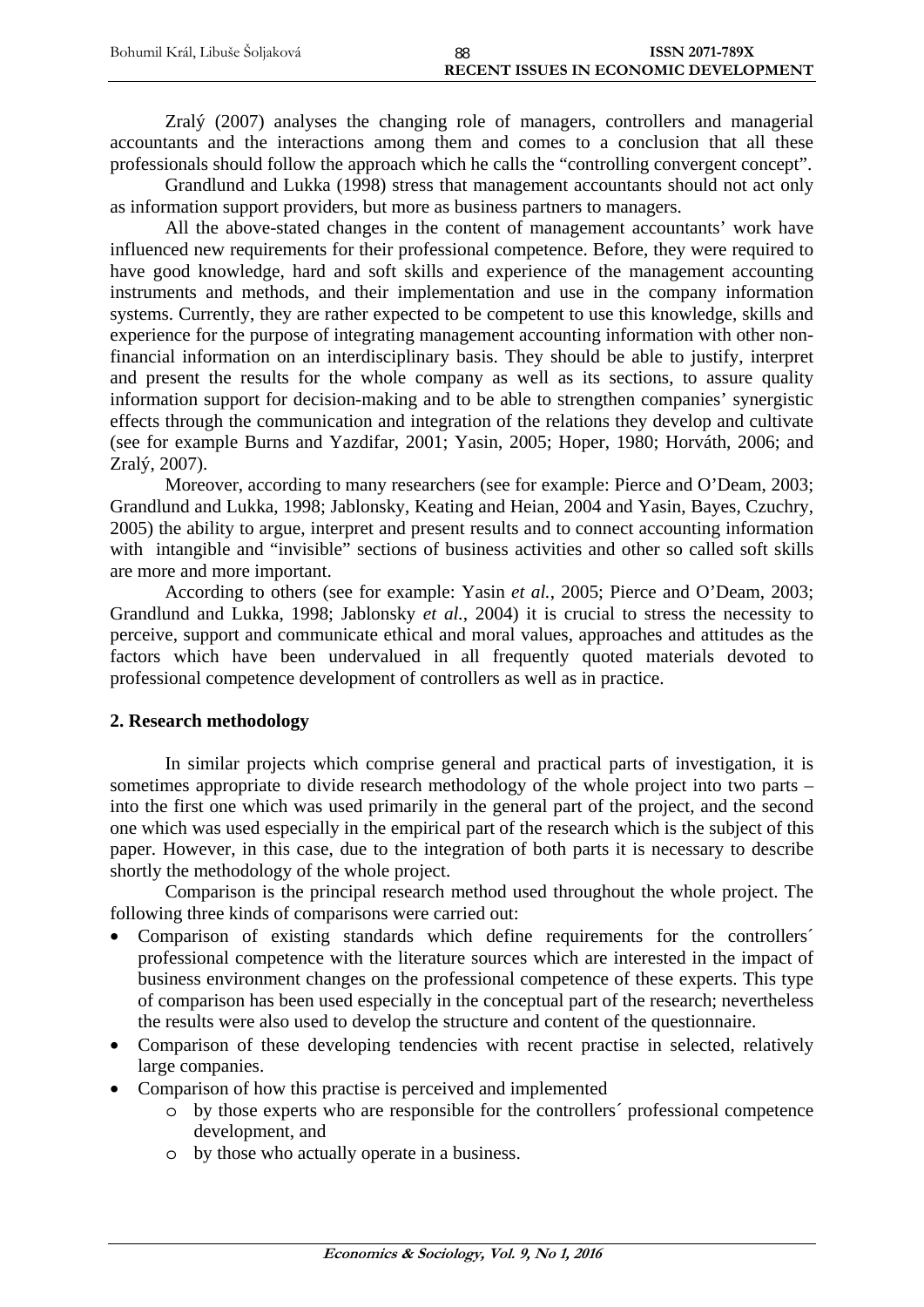These types of comparison were used especially in the selection of two groups of the addressed respondents.

Other methods used when solving the project include:

- descriptive methods used mainly to determine the requirements for controllers' professional competence development;
- statistical methods used to express trends and relations which are the subject of the investigation in the empirical part of the project;
- synthesis and analysis used when considering the aims, content and structure of the questionnaire;
- analogy used during the questionnaire development, especially in the parts devoted to education, skills and practical experience requirements on a controller; and
- generalization used when formulating the principal project outcomes.

All the above stated methods are integrated in a system approach. It is used in the following three ways:

- In the content and structure of the investigated topic where it was the aim of the research team to analyse all substantial values of the controllers´ professional competence, in the first stage as individual elements and in the second stage – on the basis of synthesis - in their mutual inter-relations;
- In the expression of inter-relations between the analysed elements and the project outcomes; and
- In the integration of general and empirical parts of the project.

The aim of the empirical part of the research project, which followed the conceptual outcomes, was to map how the general tendencies manifest themselves in the practical requirements on professional competence of controllers. In order make this comparison, two groups of respondents were addressed:

- experts who works at business schools, universities, initial education and exam departments of professional bodies and who are responsible for controllers´ competence development in the initial stage;
- managers and controllers operating in companies who perceive the requirements on the controllers´ professional competence through the eyes of business reality.

This was the reason why the questionnaire was developed in two versions:

- a version concisely titled "A controller should be...", designated for the first group of experts; and
- a version concisely titled "A controller is...", designated for the second group.

The respondents in the second group have been managers or controllers of randomly selected Czech as well as foreign companies in various industries operating in the Czech Republic with the number of employees exceeding 100 and with the annual sales over  $\epsilon$ 50m.

Both versions of the questionnaire were nearly identical regarding their structure and content. They were based on the conceptual outcomes formulated in the previous stage of the research project and contained mostly questions which required the respondents to rate on a scale from 1 (strong disagreement) to 5 (strong agreement). Only a small part of the questionnaires required Yes or No or open answers.

The questionnaires comprised questions based on the following problem areas:

- The position of controllers in the companies' organizational charts;
- The structure of departments of controllership;
- The relationship of these departments to other financial management departments;
- The general content of the controllers' activities;
- The areas and extent of the controllers' authority and responsibility;
- The specific content of the controllers' activities;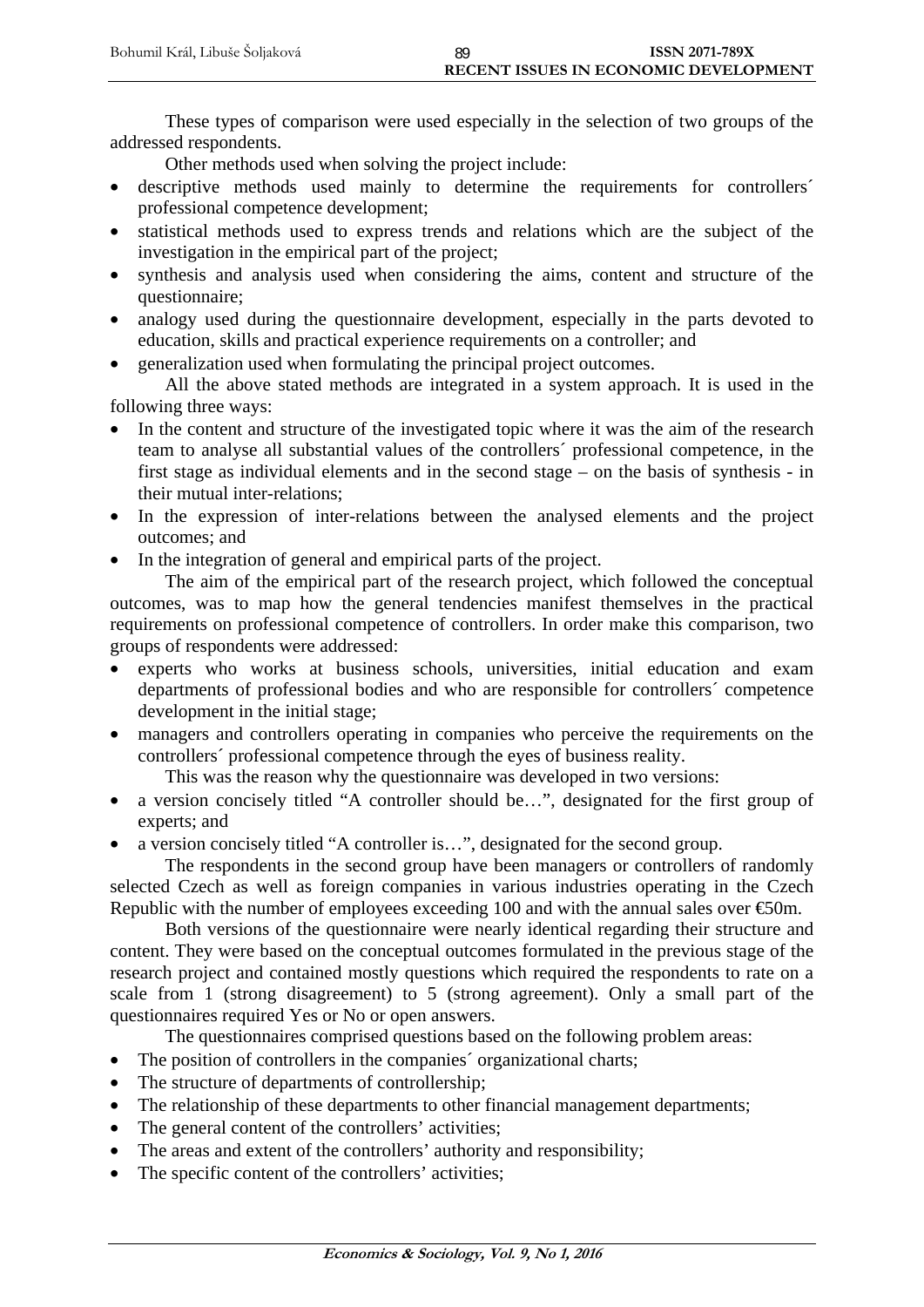- Requirements for education;
- Requirements for professional skills and practical experience;
- Controllers' role in ethical aspects of business;
- Selection of potential candidates for a controller / management accountant positions;
- Controllers' continuing professional development; and
- Quality assurance of the controllers' work.

To assure reliable and relevant data, the research team divided the work on the questionnaire into two stages:

- The final aim of the first stage was to verify the completeness and understandability of the questionnaires in individual interviews; 21 respondents from the first group and 5 respondents from the second group participated in this stage of the questionnaires´ development; and
- On the basis of this phase, both versions of the questionnaire were developed into the form which was appropriate for their electronic distribution.

## **3. Empirical research results**

The empirical part of the research is in the stage in which:

- 27 participants responded to the questions of "A controller should be ..." questionnaire; and
- 74 participants responded to the questions of "A controller is …" questionnaire. The analysis of the responses brought the following results.

## *3.1. Controllers' position in the companies' organizational charts*

The research so far has not given an unambiguous response regarding the question of controllers' position in the organizational charts of the selected companies and related questions about the desired structure of the departments which should assure controllers' functions or their relations to the other departments engaged in various aspects of the companies' financial management.

In our view, this is not caused only by the difficult generalization of progressive tendencies, but also by the different Anglophone and Germanic approaches to these questions which are applied in the companies operating in the Czech Republic.

However, most respondents supported (described) a solution in which controllers

- Are members of the department supervised by the company CFO; and
- They should not (do not) have straight-line authority and responsibility in the company management issues.

This concept is in the compliance with Horváth´s understanding of controllers as "the economic conscience of a company" (Horváth, 2006).

## *3.2. General content of the controllers' activities*

As far as the general content of the controllers' activities is concerned, the investigation showed that both groups of experts were almost unanimous in their listing as well as in their evaluation of the importance of individual activities. According to the responses, controllers are exclusively responsible for the correctness of input data, the efficiency of their processing into the output information and the successive quality, availability and transparency of the information rendered to managers.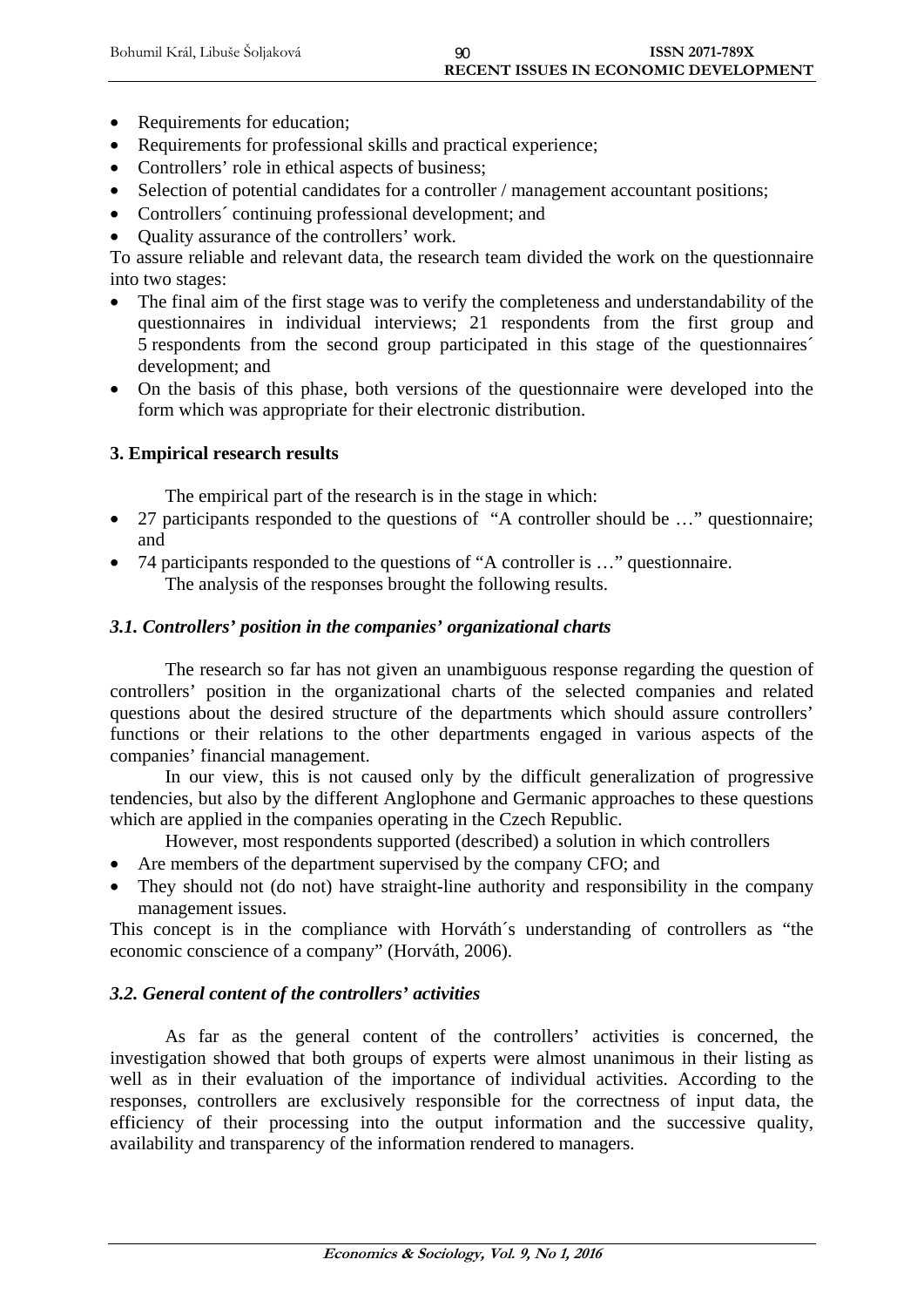| Bohumil Král, Libuše Šoljaková | <b>ISSN 2071-789X</b>                        |
|--------------------------------|----------------------------------------------|
|                                | <b>RECENT ISSUES IN ECONOMIC DEVELOPMENT</b> |

In compliance with the above stated role of a controller as the economic conscience, both groups of experts also agreed that a controller should not bear primary responsibility for the company's financial results. The responses of the second group of experts, however, show slightly higher average and mode.

In our view, it is possible to explain this difference in a sense that:

- While the first group generally rejects the responsibility for financial results,
- In practice, controllers gain a certain part of their bonuses based on these results.

In our opinion, this difference is probably given by the fact that many companies tie (quite correctly) bonuses of their employees (including controllers) to financial results with the aim to communicate interest in their fulfilment across all company levels, regardless of whether their employees directly influence them or not.

The numerical outcomes of the investigation are stated in *Table 1*.

|                                                                                                      | "Should be" |      | " $\mathbf{I}$ s" |      |
|------------------------------------------------------------------------------------------------------|-------------|------|-------------------|------|
|                                                                                                      | Average     | Mode | Average           | Mode |
| Correctness of data processed subsequently into the<br>output information used in managerial control | 3.92        |      | 4.46              |      |
| Quality of information rendered to company<br>management                                             | 4.46        |      | 4.26              |      |
| Availability of information for company management                                                   | 4.13        |      | 3.94              |      |
| Transparency of information rendered to company<br>management                                        | 4.54        | 5    | 4.12              | 4    |
| Financial results                                                                                    | 2.0         |      | 2.69              |      |

Table 1. General content of controllers' activities

*Source*: authors' calculations.

## *3.3. Controllers' authority and responsibility*

Following general content of controllers´ activities, the questionnaire also investigated areas of the controllers' authority and responsibility.

The comparison of both versions of the questionnaire shows the experts' general agreement with the opinion that a controller is (should be) equipped with a sufficient authority and responsibility in the areas in which he/she serves as:

- An expert preparing scenarios of future solutions for managers:
- A methodist who is responsible for the pricing, costing, budgeting and management accounting development (including the terminology used) and who should also devote attention to their adherence;
- An expert facilitating and supporting communication and coordination between all company management levels;
- A communicator who transfers reached results to the relevant management levels and who comments, explains and interprets these results to managers; and finally;
- An expert who participates in the regulation and support of the company financial management development including the system of remuneration and motivation.

Both groups also agreed on the conclusion that a controller should not have the authority to influence source allocation (e.g. he/she should not decide about the volume and structure of sold products, accept or refuse make-or-buy decisions or to decide about the extension or reduction of customer or distribution channels).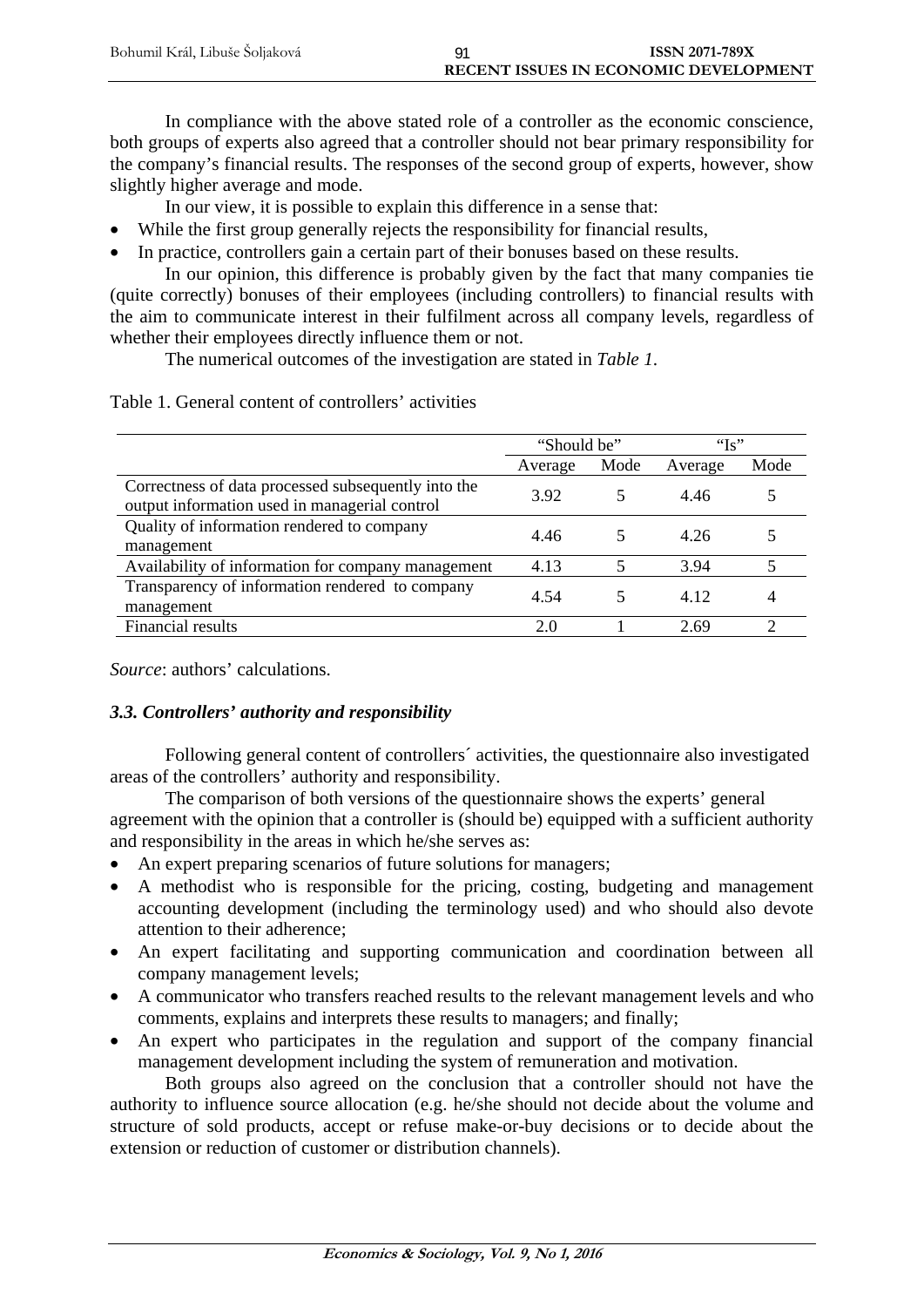| Bohumil Král, Libuše Šoljaková | <b>ISSN 2071-789X</b>                        |
|--------------------------------|----------------------------------------------|
|                                | <b>RECENT ISSUES IN ECONOMIC DEVELOPMENT</b> |

In some areas, however, it is also apparent the opinions of both groups differ. The first of them is the area of coordination of activities connected with formulation of the company objectives and means of their fulfilment. According to the first group of respondents, the role of these experts is very important in this area, however, according to the second group, controllers do not play such an important role in practise. In their view, controllers are more focused on the technical and methodological activities of controllership (including information support), and they are not involved so much in the substantial questions of strategy formulation and implementation.

Also, there was low agreement between both groups of respondents regarding whether a controller should act (acts) as an originator of management information system or its parts.

The numerical outcomes of the investigation are stated in *Table 2*.

|                                                           | "Should be" |      | " $Is$ " |      |
|-----------------------------------------------------------|-------------|------|----------|------|
|                                                           | Average     | Mode | Average  | Mode |
| Coordination of activities connected with formulation of  | 4.29        | 5    | 3.03     | 3    |
| the company objectives and means of their fulfilment      |             |      |          |      |
| Preparation of scenarios of future solutions              | 4.21        | 5    | 3.28     | 3    |
| Development of an information system or its parts         | 3.67        | 4    | 3.13     | 3    |
| Development of directives on pricing, costing,            |             |      |          |      |
| budgeting and management accounting development           | 3.91        | 5    | 3.74     | 4    |
| and examination of adherence to them                      |             |      |          |      |
| Communication of results reached to relevant              | 4.33        | 5    | 4.21     | 5    |
| management levels                                         |             |      |          |      |
| Explanation and interpretation of information rendered    | 4.54        | 5    | 4.37     | 5    |
| to managers                                               |             |      |          |      |
| Facilitation and support of communication between         | 3.54        | 5    | 3.24     | 3    |
| departments                                               |             |      |          |      |
| Decision on resource allocation                           | 1.79        |      | 2.19     |      |
| Participation in the regulations of a company's financial |             |      |          |      |
| management development including the system of            | 3.42        | 4    | 2.81     | 3    |
| remuneration and motivation                               |             |      |          |      |

Table 2. Areas of authority and responsibility

*Source*: authors' calculations.

## **3.4. Specific content of the controllers' activities**

In the specific content of the controllers' activities investigation, the research has acknowledged the crucial role of controllers in ensuring the companies´ target information, i.e. in planning and budgeting on the strategic, tactical and operational levels, including processing, presentation and explanation of forecasts, estimates and expectations.

The respondents have also stressed the crucial role of "traditional controllers' task" – adequate information support for acquisition of business resources (fixed assets, inventories, human resources etc.) and management of business processes (research and development, purchasing, production, logistics, production, sale etc.).

There is substantially lower agreement between both groups – surprisingly for us – regarding controllers' role and participation in the development of management accounting and connected internal reporting system. The respondents also have not found agreement in response to the question "To what extent should controllers bear responsibility for the quality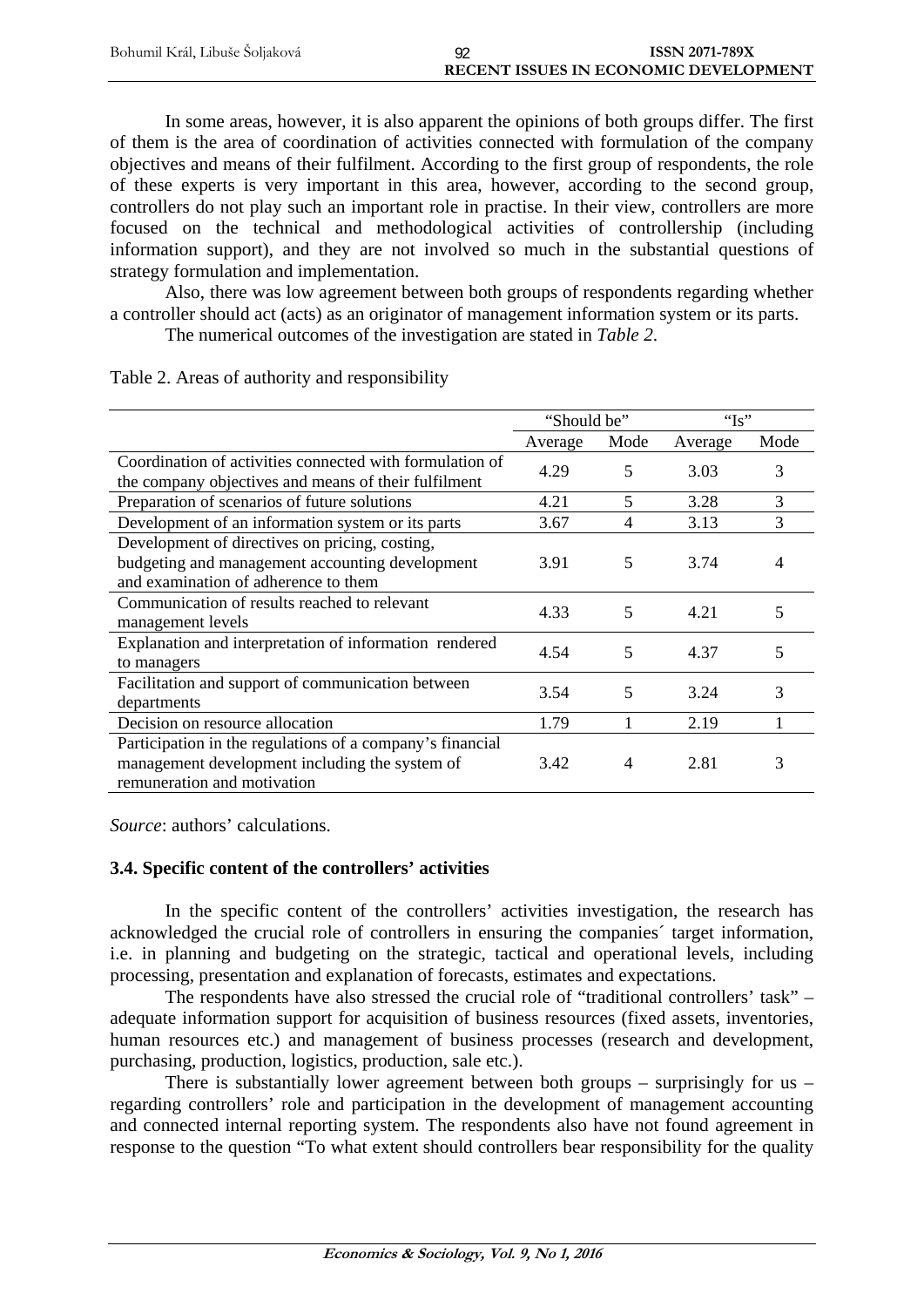of company project management, risk identification and management and organization structures development?"

Respondents of both groups have also answered differently to the question whether a controller should assure (assures) quality information support in the areas of business resources acquisition and management of business processes. However, this difference can be – in our opinion – caused by the sample of respondents; after a more detailed analysis we have ascertained, the companies included in this pilot part of the research have a relatively simple business cycle and these factors have not related to them.

The results of this part of the investigation are stated in *Table 3*.

Table 3. Specific content of the controllers' activities

|                                                                                                                                                                      | "Should be" |      | " $Is$ " |      |
|----------------------------------------------------------------------------------------------------------------------------------------------------------------------|-------------|------|----------|------|
|                                                                                                                                                                      | Average     | Mode | Average  | Mode |
| Strategic planning and budgeting                                                                                                                                     | 4.29        | 5    | 4.13     | 5    |
| Tactical planning and budgeting                                                                                                                                      | 4.21        | 5    | 4.12     | 5    |
| Operational planning and budgeting                                                                                                                                   | 4.04        | 4    | 4.07     | 5    |
| Expectations and forecasts development                                                                                                                               | 4.29        | 5    | 4.46     | 5    |
| Communication of results reached to relevant<br>management levels                                                                                                    | 4.33        | 5    | 4.12     | 5    |
| Participation in the development of management<br>accounting and internal reporting systems                                                                          | 4.00        | 4    | 4.12     | 5    |
| Participation in the development of the project<br>management system                                                                                                 | 3.54        | 3    | 2.57     | 3    |
| Participation in the development of the risk identification<br>and management system                                                                                 | 3.33        | 3    | 2.79     | 4    |
| Information support for acquisition of business resources<br>and management of processes (research and<br>development, purchasing, production, logistics, sale etc.) | 4.17        | 5    | 3.44     |      |
| The development and enhancement of organization<br>structures including follow-up activities                                                                         | 2.88        | 3    | 2.33     |      |

*Source*: authors' calculations.

## *3.5. Requirements for education*

The requirements on the controllers´ education formed a substantial part of both questionnaires. In this section, the questionnaires were based on the structure of requirements defined by

- IFAC International Education Standards, and
- UNCTAD Revised Model Accounting Curriculum.

The aims, content and structure of the pre-qualification programmes of the Chamber of Auditors, Czech Republic, the Union of Accountants and the ACCA, and syllabuses of the master-degree specializations of Accounting and Company Financial Management and Controllership taught at the Faculty of Finance and Accounting of the University of Economics, Prague were also taken into the consideration.

As it can be seen from *Table 4*, both groups of respondents have stressed the importance of knowledge of financial accounting and reporting, management accounting and corporate finance. Surprisingly for us, the second group even preferred knowledge of financial accounting over knowledge of management accounting. According to both groups of experts, knowledge of taxation, internal control systems, information and communication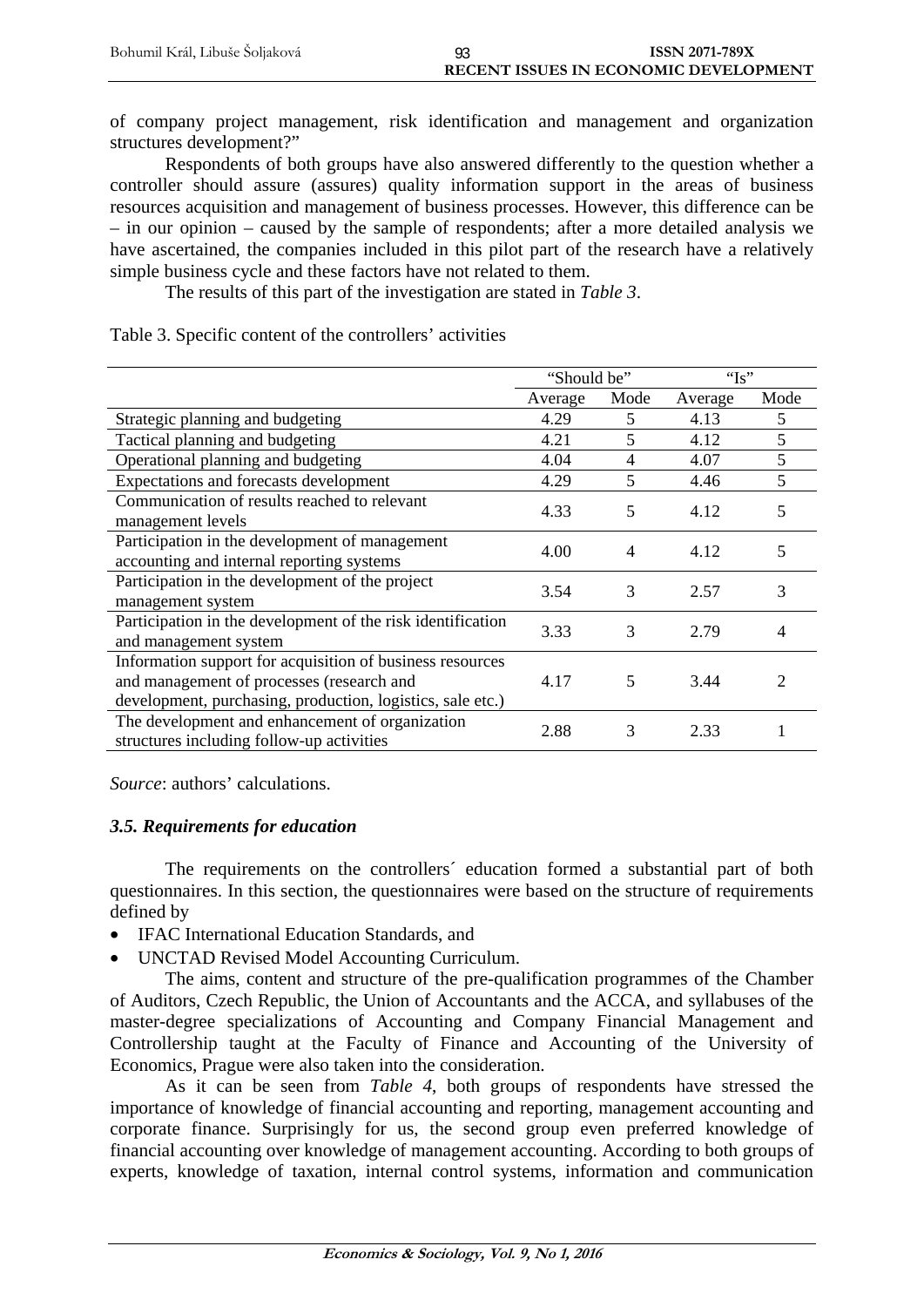technology and business administration are other areas of controllers' knowledge relevant to their work.

Conversely, knowledge of law, auditing, marketing and international aspects of business are not so important for controllers' activities according to both groups of experts.

Table 4. Requirements for education

| Controller should be able to use knowledge from the | "Should be" |      | " $Is$ " |                |
|-----------------------------------------------------|-------------|------|----------|----------------|
| following areas:                                    | Average     | Mode | Average  | Mode           |
| Financial accounting and reporting                  | 4.71        | 5    | 4.59     | 5              |
| Management accounting                               | 4.92        | 5    | 4.49     | 5              |
| Corporate finance                                   | 4.63        | 5    | 4.20     | 5              |
| Taxation                                            | 3.79        | 4    | 3.06     | 3              |
| <b>Business law</b>                                 | 3.17        | 3    | 2.46     | $\overline{2}$ |
| Labour law                                          | 2.83        | 3    | 2.25     | $\overline{2}$ |
| Social and health insurance law                     | 2.75        | 3    | 2.33     | $\overline{2}$ |
| Auditing                                            | 3.42        | 4    | 3.03     | 3              |
| Internal control systems                            | 3.96        | 5    | 3.53     | 4              |
| Economics                                           | 3.25        | 3    | 3.74     | 4              |
| Management                                          | 3.75        | 3    | 3.26     | 4              |
| <b>Business administration</b>                      | 4.21        | 5    | 4.00     | 5              |
| Marketing                                           | 2.79        | 3    | 2.16     | $\overline{2}$ |
| Quantitative methods (Mathematics, Statistics)      | 3.58        | 4    | 3.21     | 3              |
| International aspects of business                   | 2.88        | 3    | 2.73     | 3              |
| Information and communication technology (ICT)      | 3.75        | 3    | 3.27     | 3              |

*Source*: authors' calculations.

## *3.6. Requirements for ICT competencies*

Although ICT knowledge formed one of the sections of the requirements for education, special part of the questionnaire was also devoted to ICT competencies. The reason is apparent: All companies´ as well as controllers´ activities take place in ICT environment, it is not possible to realise all the above stated duties and responsibilities without ICT knowledge, the crucial impact of ICT on controllers´ work was stressed in many of the abovementioned literature sources.

Generally, the responses of both groups of respondents acknowledged the fact that the fast development of ICT has changed the substance of controllers' work and – conversely – controllers are required more and more to participate actively in the development of the companies´ ICT systems.

Concerning more specific areas of research, the aim of both versions of the questionnaire was to define the controllers´ role(s) in the area of ICT: the respondents have been asked whether controllers (should) act as users of ICT only or whether they (should) also participate actively in ICT development. According to both groups´ responses, controllers are considered to be ICT users rather than originators and verifiers of processing and user quality. Both groups also agreed with the statement that controllers should not serve (do not serve) as managers of ICT projects.

The results of this part of investigation are stated in *Table 5*.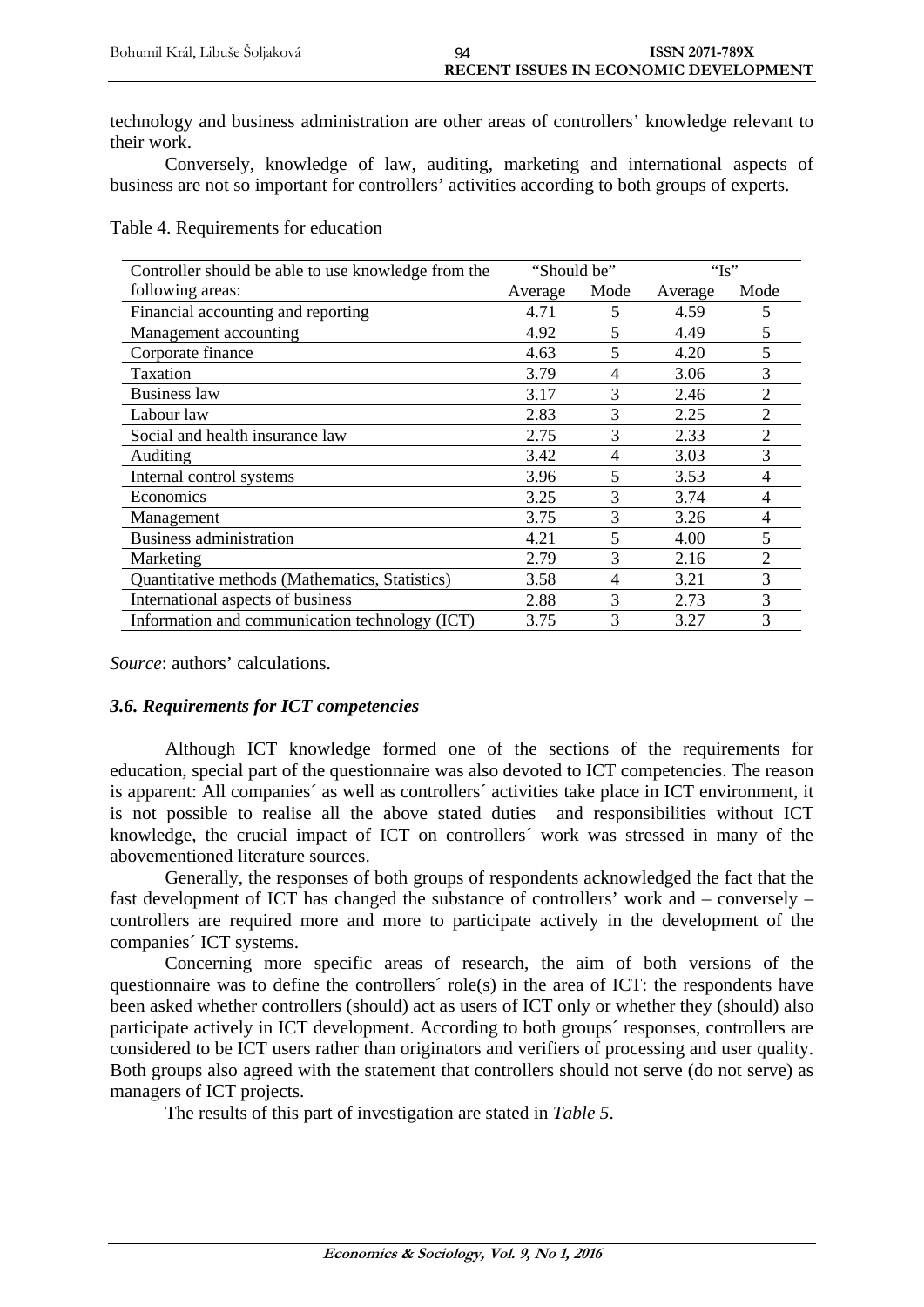Table 5. ICT competencies

| In the area of ICT a controller acts especially as | "Should be" |      | $G_{\rm C}$ |      |
|----------------------------------------------------|-------------|------|-------------|------|
|                                                    | Average     | Mode | Average     | Mode |
| User (with stress on areas he/she uses)            | 4.26        |      | 4.48        |      |
| Creator (with stress on areas he/she uses)         | 3.30        |      | 3.25        |      |
| Originator or verifier of processing quality       | 3.70        |      | 3.13        |      |
| Originator or verifier of user quality             | 3.91        |      | 3.51        |      |
| Manager of ICT projects or their parts             | 2.71        |      | 2.91        |      |

*Source*: authors' calculations.

## *3.7. Requirements for professional skills and practical experience*

The investigation also focused on professional skills and practical experience which controllers (should) acquire to be able to act competently. The structure of these skills was derived from their overview stated especially in IFAC International Education Standard 3 – Professional skills.

As it is apparent from the following *Table 6*, both groups of experts consider all the stated soft skills as relatively very important for controllers' work – although they evaluate the first three ones as being even more important than the rest.

Table 6. Requirements for professional skills and practical experience

| It is important for a controller to develop especially     | "Should be" |      | " $\mathbf{I} \mathbf{s}$ " |      |
|------------------------------------------------------------|-------------|------|-----------------------------|------|
|                                                            | Average     | Mode | Average                     | Mode |
| Communication skills                                       | 4.38        |      | 4.10                        |      |
| Ability to deal with people and assert his/her<br>opinions | 4.46        |      | 4.06                        |      |
| <b>Presentation skills</b>                                 | 4.58        |      | 4.22                        |      |
| Managerial and organizational skills                       | 3.63        |      | 3.79                        |      |
| Language knowledge including ability to use it             | 3.57        |      | 3.63                        |      |

*Source*: authors' calculations.

Special part of the questionnaires was devoted to the question whether respondents value higher educational pre-conditions or soft skills: in this regard it was interesting that the experts in the first group consider soft skills even more important than respondents in the second group. In our view, the principal reason for this is the fact that, up to now, adequate attention has not been devoted to the development of controllers' (financial managers and professional accountants) soft skills and – consequently – their level and quality do not reach the required level yet in the Czech Republic. Another explanation for the lack of education can also be the fact that managers operating in business are still not convinced about their importance.

## *3.8. Controllers' role in ethical aspects of business*

Regarding ethical aspects of business, both groups of respondents generally agree with the statement that – despite the fact that this area was undervalued for a long time – recently it has been very important for a company to define, enhance, support and communicate effectively ethical principles and rules of how they are carried out.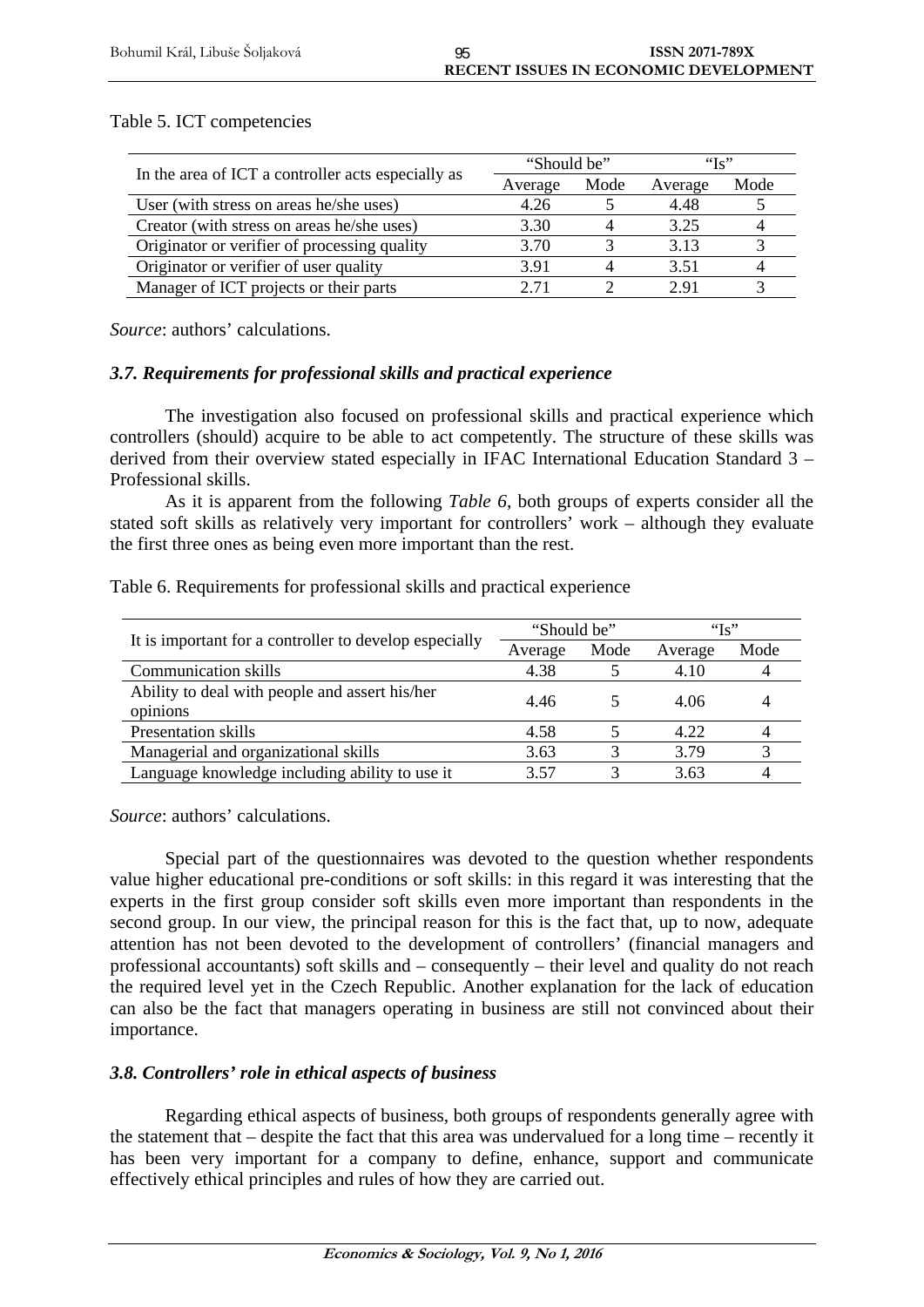In contrast to this general belief, our investigation found relatively low level of practical application of ethical principles and rules in recent company life. This fact is visible from the comparison of both groups of respondents to all statements of this section (all responses of the "Is" group respondents show lower level of agreement than the responses of "Should be" group). However, it is especially apparent from the comparison of both groups´ reactions to the question, whether a controller participates in the development of ethical company standards, codes and guidelines: according to the first group of respondents, it is very important to incorporate ethical standards into a company guidelines and codes. Nevertheless, this general requirement is not fulfilled in practise.

As it is also apparent from the following table, the role of controllers in the process of ethical principles enforcement is very unsatisfactory. While the first group of respondents (and also all standards and guidelines devoted to ethical aspects of professional accountants' activities) evaluate this section of controllers' work as quite important, according to the second group of experts´ responses, in practice controllers do not support fulfilment of ethical standards at all.

The results of this part of investigation are stated in *Table 7*.

|                                                            | "Should be" |                | " $Is$ " |      |
|------------------------------------------------------------|-------------|----------------|----------|------|
|                                                            | Average     | Mode           | Average  | Mode |
| It is important for a company to define, enhance,          |             |                |          |      |
| support and communicate effectively the ethical            | 4.58        | 5              | 4.13     |      |
| principles and rules of business                           |             |                |          |      |
| These principles and rules are explicitly incorporated     | 4.50        | 5              | 3.90     |      |
| into company standards, codes and guidelines               |             |                |          |      |
| Controller participates in the development of ethical      | 3.63        | $\overline{4}$ | 2.49     |      |
| company standards, codes and guidelines                    |             |                |          |      |
| In the scope of his/her authorities and responsibilities,  |             |                |          |      |
| the controller participates in the inspection of how these | 3.38        | 3              | 3.16     |      |
| standards, codes and guidelines are fulfilled              |             |                |          |      |
| Controller serves as an informal authority in the          |             |                |          |      |
| fulfilment of these standards, codes and guidelines $-$ in | 3.38        | 5              | 2.68     |      |
| the internal company environment as well as externally     |             |                |          |      |
|                                                            |             |                |          |      |

Table 7. Controllers' role in ethical aspects of business

*Source*: authors' calculations.

## *3.9. Human resources management*

The section "human resources management" focused on two problem areas:

- The selection of potential candidates for a controller position; and
- The importance of their continuing professional development.

Especially in the first section, there is a great level of agreement between both groups of respondents in reaction to all statements.

Both groups believe that education and practical experience are more relevant than controllers´ personal values and communication skills; however, the difference is very small and confirms that a controller should be a personality with high, balanced levels of knowledge and practical experience, as well as communication and presentation skills.

Both groups of respondents have also given relatively high importance to language knowledge. However, in our opinion this is not valid generally; the result of the investigation has probably been influenced by the fact that many companies in the sample belong to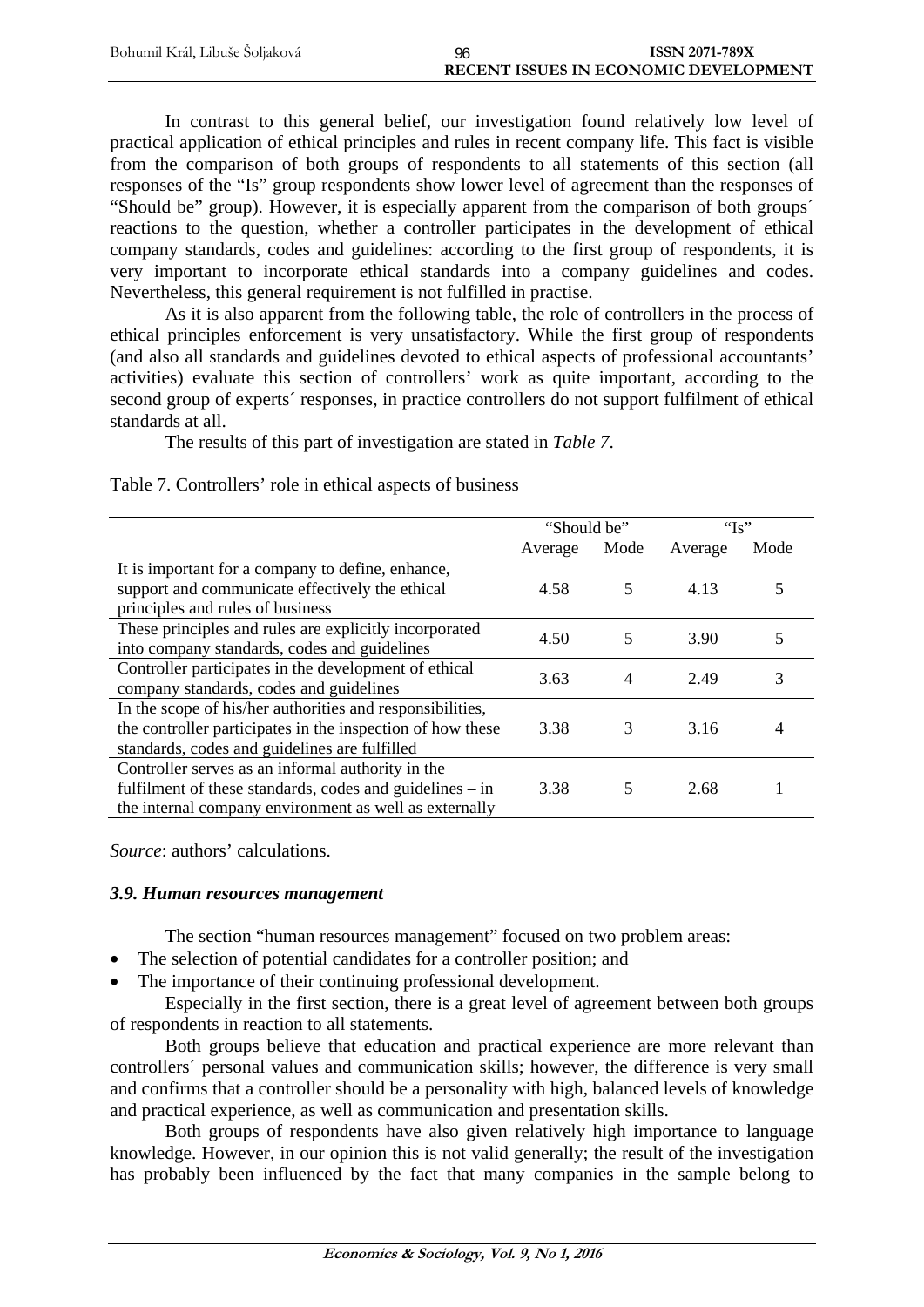multinational networks, and effective communication with supervisory management levels and other corporation members plays a relatively great importance.

The concrete results of the investigation are shown in *Table 8*.

| In the process of a potential controller selection it is | "Should be" |      | " $\mathbf{I} \mathbf{s}$ " |      |
|----------------------------------------------------------|-------------|------|-----------------------------|------|
| important to take into consideration                     | Average     | Mode | Average                     | Mode |
| Previous education                                       | 4.17        |      | 4.03                        |      |
| Present practical experience                             | 4.38        |      | 4.50                        |      |
| Ability to deal with people and personality profile      | 4.08        |      | 4.06                        |      |
| Communication abilities and skills                       | 4.33        |      | 4.04                        |      |
| <b>ICT</b> competencies                                  | 3.67        |      | 3.75                        |      |
| Language knowledge                                       | 3.57        |      | 344                         |      |

Table 8. Selection of potential candidates for a controller position

*Source*: authors' calculations.

The analysis of controllers' continuing professional development area has confirmed that both groups of experts consider this area to be quite important for the quality of controllers' activities.

The research also found that management generally enables the companies´ controllers to take part in continuing professional development, especially if controllers actively search for the possibilities to educate themselves.

However, according to the second group of experts, company management does not always pay adequate attention to whether controllers enhance their professional competence in the cases when they are passive in this regard.

Both groups are also more or less unanimous in their opinion that controlling departments should consist of a stable team of experts which should not be changed very often.

Agreement of both groups of experts has also existed in their opinion that the remuneration of controllers is (should be) slightly higher in comparison with employees operating at the same organizational level.

The concrete results of this part of investigation are shown in *Table 9*.

|                                                                                                                | "Should be" |      | " $Is$ " |      |
|----------------------------------------------------------------------------------------------------------------|-------------|------|----------|------|
|                                                                                                                | Average     | Mode | Average  | Mode |
| Controlling department consists of a stable team of<br>experts who do not change very often                    | 3.75        | 3    | 4.11     | 4    |
| In comparison with employees operating at the same<br>organizational level, controllers are paid above average | 3.30        | 3    | 3.57     |      |
| Continuing professional development is quite important<br>for the quality of the controllers' work             | 4.58        |      | 4.43     |      |
| Company management enables its controllers to<br>continue their professional development                       | 4.63        |      | 3.75     |      |
| Company management verifies whether controllers<br>enhance their professional competence                       | 4.17        |      | 2.76     |      |

Table 9. Controllers' professional development

*Source*: authors' calculations.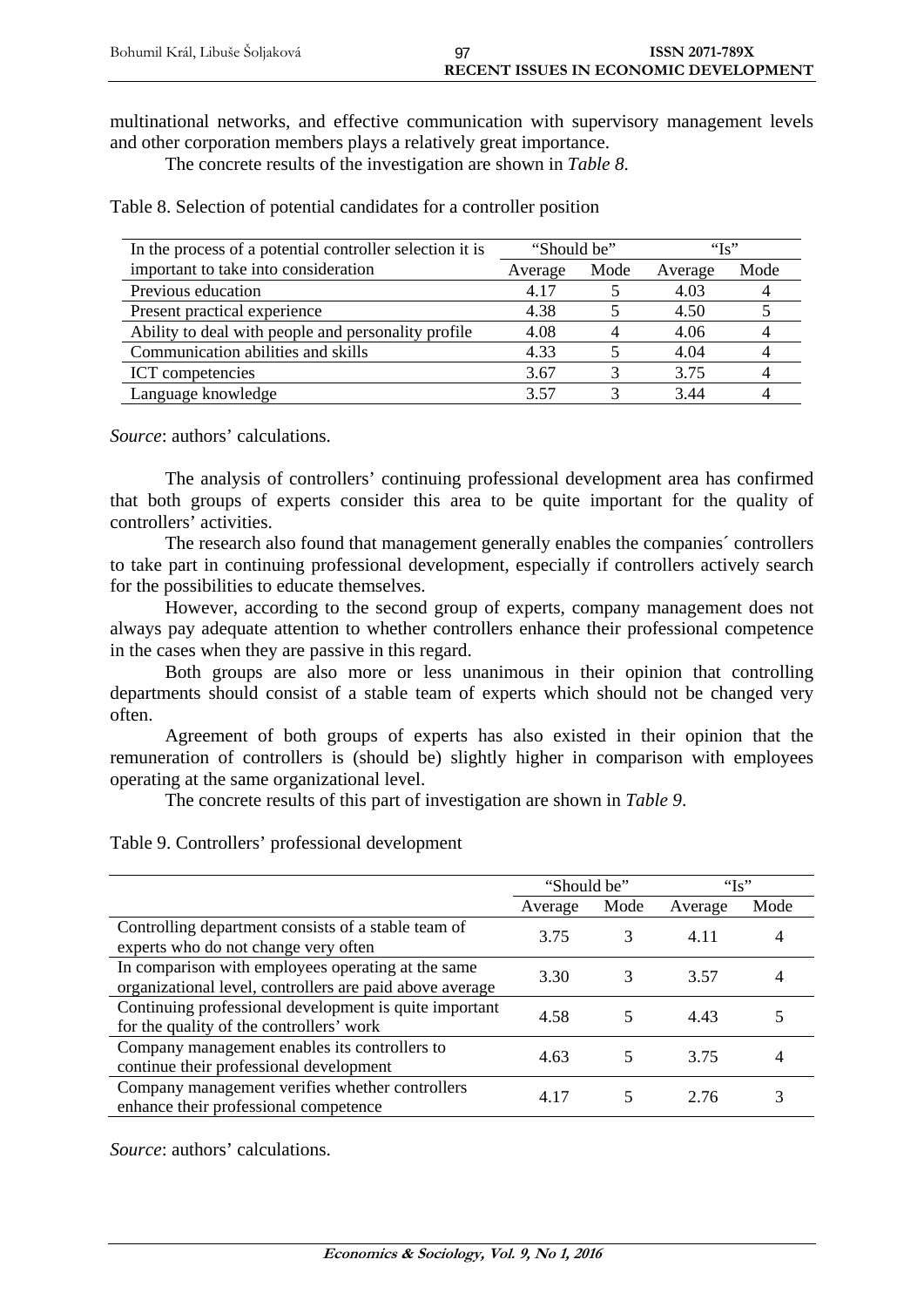#### *3.10. Quality assurance of the controllers' activities*

The content and structure of those parts of the questionnaire which was devoted to quality assurance was derived from the preceding parts devoted to general and specific contents of controllers´ activities and to their authority and responsibility.

Responses gained from this part generally confirm the necessity of regular evaluation of controllers' activities. Nevertheless, answers to the open question "How is the controllers' work evaluated?" were very general; for example: a vague explanation "the evaluation is carried out at a parent company level" was repeated in some responses.

In this regard, it is quite apparent that development of quality standards for controllers could enhance the general awareness of how to assure higher quality of the profession for a future; the results of this research could be used as one of the sources for their development.

The results of this part of investigation are stated in *Table 10*.

|                                                                 | "Should be" |      | " $Is$ " |      |
|-----------------------------------------------------------------|-------------|------|----------|------|
|                                                                 | Average     | Mode | Average  | Mode |
| Controllers' work quality is regularly checked and<br>evaluated | 4.48        |      | 3.85     |      |
| Controllers' work quality assurance includes                    |             |      |          |      |
| Correctness of input data                                       | 4           | 5    | 4.04     | 4    |
| Information relevance                                           | 4.67        |      | 3.87     |      |
| Timeliness of rendered information                              | 4.52        |      | 3.54     |      |
| Formal level of rendered information                            | 4.17        |      | 3.69     |      |
| Neutrality and objectivity of information                       | 4.71        |      | 3.71     |      |
| <b>Information flexibility</b>                                  | 4.09        |      | 4.15     |      |
| Information comparability and consistency                       | 4.67        |      | 4.04     |      |

Table 10. Quality assurance of controllers' work

*Source*: authors' calculations.

## **Conclusions**

Although the outcomes of the project were based on a limited number of responses and investigated the situation in the Czech Republic only, they have already brought inspirations both in the area of conceptual ideas as well as the empirical research results.

Regarding general contributions of the empirical research results which are the principal subject of this paper, its content and structure have already contributed to a better understanding of the common features of and differences between

- The development of the controllers' / management accountants' profession in a different part of the globe; and
- The profiles and professional orientations of auditors and professional accountants in business and of controllers / management accountants.

The results of the empirical research can be also used as a solid outcome for the development of "Standards of good practice" which should contain:

- The aims, content and structure of pre-qualification education including requirements for the assessment of the required level of knowledge;
- The requirements for professional skills of these experts including how they can be acquired;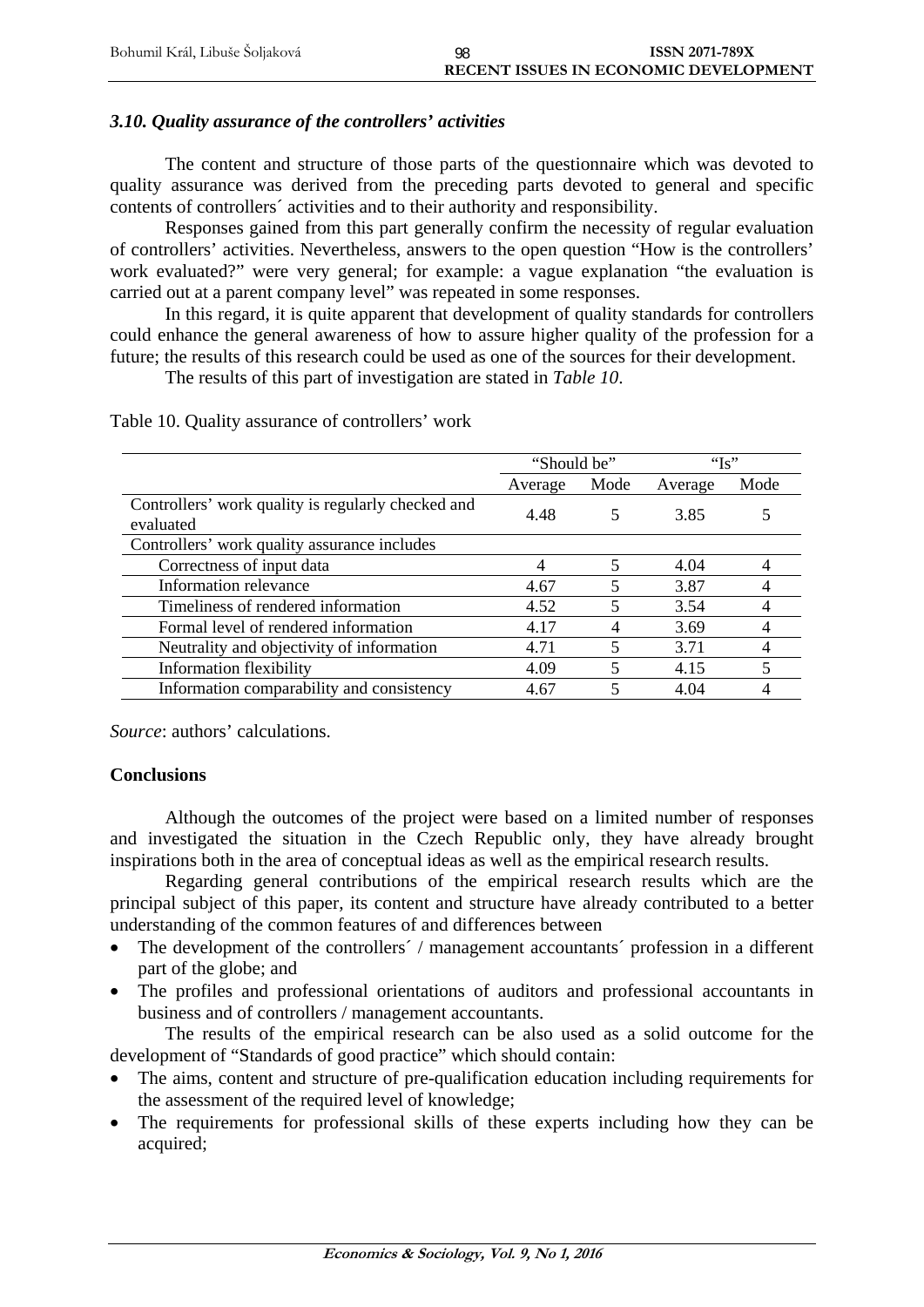- The ways in which it is possible to gain practical experience including the instruments, manners and methods of verification whether the experience has been accomplished;
- The aims, content, structure of realization and methods of efficient verification of controllers´ / management accountants´ continuing professional development; and
- A code of ethics as a principal document whose aim should be to enforce professional approaches, values and attitudes in the work of these experts.

Some specific suggestions which should be incorporated into the abovementioned "Standards of good practice" can also be derived from the research investigations:

- Controllers should act as the economic conscience of a company. They should be responsible primarily for the availability and transparency of the information rendered to managers; conversely, they should not be responsible primarily for the financial results of a company;
- Regarding education, financial accounting and reporting, management accounting and corporate finance knowledge are especially important for controllers´ work;
- In the ICT area, controllers should be perceived mainly as users rather than originators and verifiers of processing and user quality of information systems;
- Regarding the area of professional skills and practical experience, it is necessary to develop pre-conditions for the development of communication skills, ability to deal with people and assert his/her opinions and presentation skills which seem to be the most important for controllers' work;
- The research has confirmed how important it is for a company to define, enhance, support and communicate effectively ethical principles and rules; unfortunately, the investigation has also shown relatively low level of their usage in practice; consequently, this aspect should be incorporated into the quality standards of the controllers´ work since it is very important;
- The research has also confirmed that continuing professional development is quite important for the quality of all controllers' activities; in this regard, it is necessary to find ways so that managers not only enable controllers to deepen their competence in continuing professional development; they should also be more active in relation to controllers who are passive in this regard and they should support, and verify whether controllers enhance their competence continuously;
- Finally, the results of the section devoted to quality assurance of controllers' work confirm that it is necessary to regularly and consistently assess controller´s work;
- Nevertheless, the answers to the open question "How is controllers' work evaluated?" have been very general; it this regard, they serve as a proof that to develop a basis for this evaluation is necessary. The above stated conclusions could serve as the first step for its development.

## **Acknowledgment**

The article has been developed as one of the outcomes of the IGA project No. F1/4/2012 "The impact of business environment changes on the professional competence of company controllers and in the frame of institutional support of science No. VŠE IP100040.

## **References**

Burns, J., Yazdifar, H. (2001), Trick or treats? *Financial Management*, *March*, pp. 33-35. Carruth, B. (2004), Management Accounting – what's new? *Chartered Accountants Journal*, September, pp. 29-30.